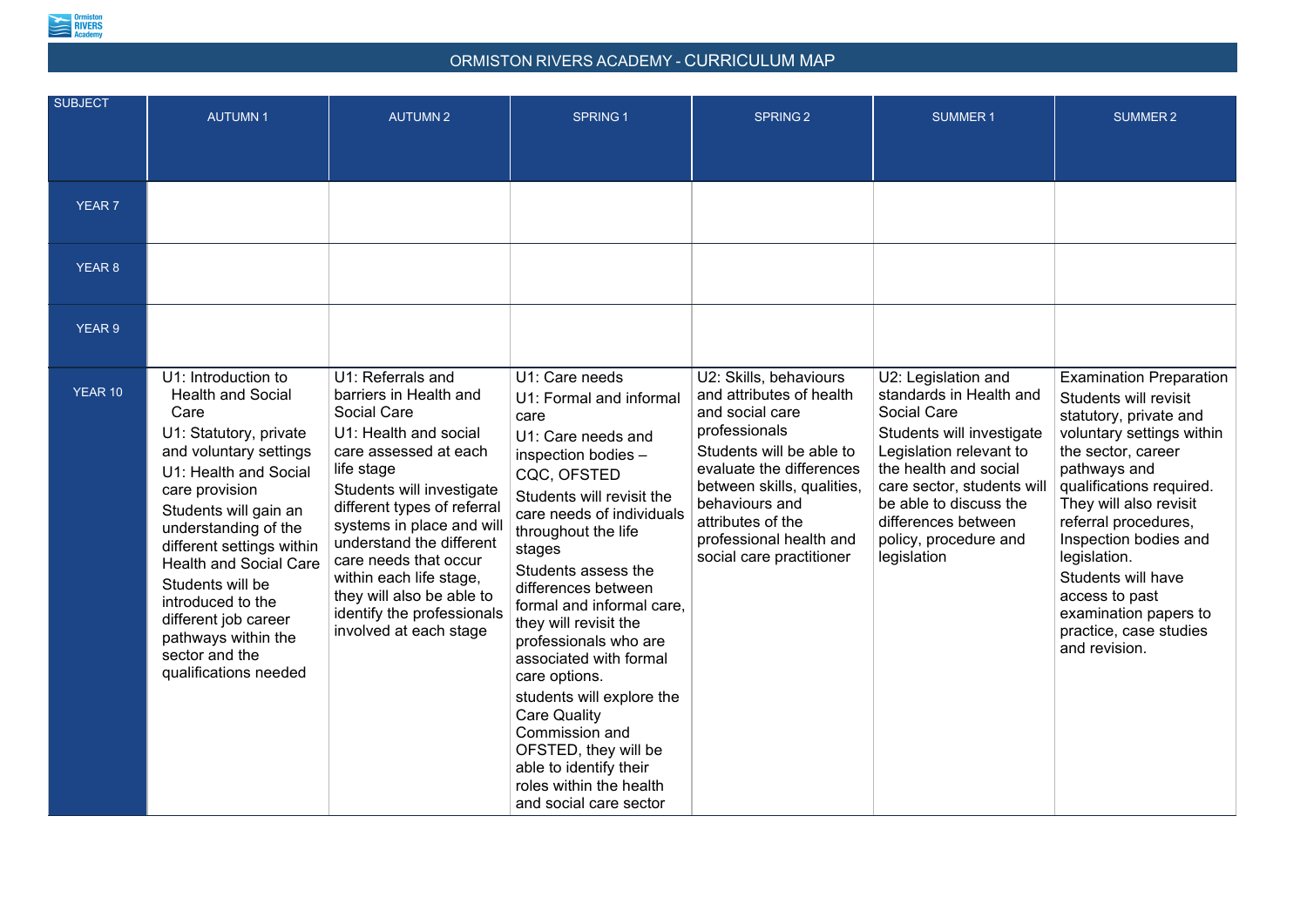

## ORMISTON RIVERS ACADEMY - CURRICULUM MAP

|                |                                                                                                                                                                                                                                                                                                                                                                                                   |                                                                                                                                                                                                                                                                                                                                                                                                                                                                                   | <u>UNIMIU FUNTUR LINU MUMDEMI F UUTNINUULUMI MMI</u>                                                                                                                                                                                                                                                                                                                                                                                                                                              |                                                                                                                                                                                                                                                                                                                 |                                                                                                                                                                                                                                                                                                                                                     |                                                                                                                                                                                                                                                                                                                                                                                                                                                    |
|----------------|---------------------------------------------------------------------------------------------------------------------------------------------------------------------------------------------------------------------------------------------------------------------------------------------------------------------------------------------------------------------------------------------------|-----------------------------------------------------------------------------------------------------------------------------------------------------------------------------------------------------------------------------------------------------------------------------------------------------------------------------------------------------------------------------------------------------------------------------------------------------------------------------------|---------------------------------------------------------------------------------------------------------------------------------------------------------------------------------------------------------------------------------------------------------------------------------------------------------------------------------------------------------------------------------------------------------------------------------------------------------------------------------------------------|-----------------------------------------------------------------------------------------------------------------------------------------------------------------------------------------------------------------------------------------------------------------------------------------------------------------|-----------------------------------------------------------------------------------------------------------------------------------------------------------------------------------------------------------------------------------------------------------------------------------------------------------------------------------------------------|----------------------------------------------------------------------------------------------------------------------------------------------------------------------------------------------------------------------------------------------------------------------------------------------------------------------------------------------------------------------------------------------------------------------------------------------------|
| <b>YEAR 11</b> | U2: Health and Social<br>Care values<br>incorporating British<br>Values<br>Students will revisit key<br>knowledge and skills<br>from year 10 to improve<br>their health and social<br>care knowledge<br>Students will explore the<br>health and social care<br>values and compare with<br><b>British values</b>                                                                                   | U2: Working in<br>partnership with other<br>professionals including<br>barriers and strategies<br>U2: Continuing<br>Professional<br>Development<br>opportunities<br>Students will explore<br>how professional<br>partnerships are formed,<br>the barriers and<br>strategies used as part<br>of partnership working.<br><b>Students will assess</b><br>their goal five year plan<br>incorporating the<br>opportunity for<br>professional<br>development in their<br>chosen careers | U3: Development<br>Conception to end of life<br>U3: Nature/nurture<br>debate<br>Students will investigate<br>the human growth and<br>development from<br>conception to the end of<br>natural life<br>Students will be able to<br>evaluate the biological<br>and environmental<br>impact on growth and<br>development throughout<br>the life stages                                                                                                                                                | U3: Transitions and life<br>events including roles of<br>the practitioner<br>Students will revisit the<br>role of the professional<br>practitioner when<br>exploring transitions and<br>life events that can<br>impact positively or<br>negatively on<br>development                                            | PPE resit opportunity<br>U3: Care planning cycle<br>Students will revisit key<br>knowledge and skills to<br>improve their health and<br>social care knowledge in<br>readiness for their PPE's<br>Students will assess the<br>care planning cycle and<br>will be able to create<br>their own care plan                                               | Completion of<br>outstanding coursework.<br><b>Final examinations</b><br>Students will revisit key<br>concepts, theorists from<br>all units in preparation<br>for the final examination<br>KS4 health and social<br>care provides the<br>foundation for further<br>study at KS5, where the<br>opportunity to develop<br>the knowledge and skills<br>required to work in the<br>health and social care<br>sector are developed in<br>further detail |
| <b>YEAR 12</b> | U1: Functions of Health<br>and Social Care<br>U2; Human Growth and<br>Development<br>Students will develop in<br>detail the concepts and<br>practice associated with<br>how the National Health<br>Service and other<br>organisations target care<br>within the life sages<br>Students will explore the<br>human life span and will<br>explore the factors<br>affecting growth and<br>development | U1: Promoting health<br>and well-being<br>U2: Growth and<br>development conception<br>to birth<br>Students will examine<br>the role of Public Health<br>England and the World<br>Health Organisation in<br>health promotion and<br>prevention of disease<br>Students will identify the<br>stages of development<br>from conception to birth,<br>identifying health risks to<br>the foetus and mother                                                                              | U1: Roles within Health<br>and Social Care - NHS<br>England, Public Health<br>England, OFSTED<br>U2: Physical,<br>Intellectual, Emotional,<br>Social Development<br>across the life stages<br>Students will explore the<br>role of professional<br>bodies, individual career<br>pathways, qualifications,<br>skills and qualities<br>required within the<br>health and social care<br>sector<br>Students will identify<br>how human beings<br>develop and growth<br>throughout the life<br>stages | U1: National and Local<br>delivery services<br>U2: Influences impacting<br>growth and development<br>Students will investigate<br>factors affecting service<br>delivery across the<br>United Kingdom<br>Students will compare<br>factors that affect growth<br>and development<br>throughout the life<br>stages | U1: Legislation in<br>relation to Health and<br><b>Social Care</b><br>U2: Medical and social<br>models of health and<br>disability<br>Students will examine<br>legislation specific to<br>health and social care<br>Students will determine<br>the differences and<br>impact on individuals<br>caused by the social and<br>medical models of health | Preparation and<br>Examination<br>Students will revisit the<br>functions of health and<br>social care settings and<br>will also revisit human<br>growth and<br>development.<br>Students will have<br>access to past<br>examination papers to<br>practice, case studies<br>and revision.                                                                                                                                                            |